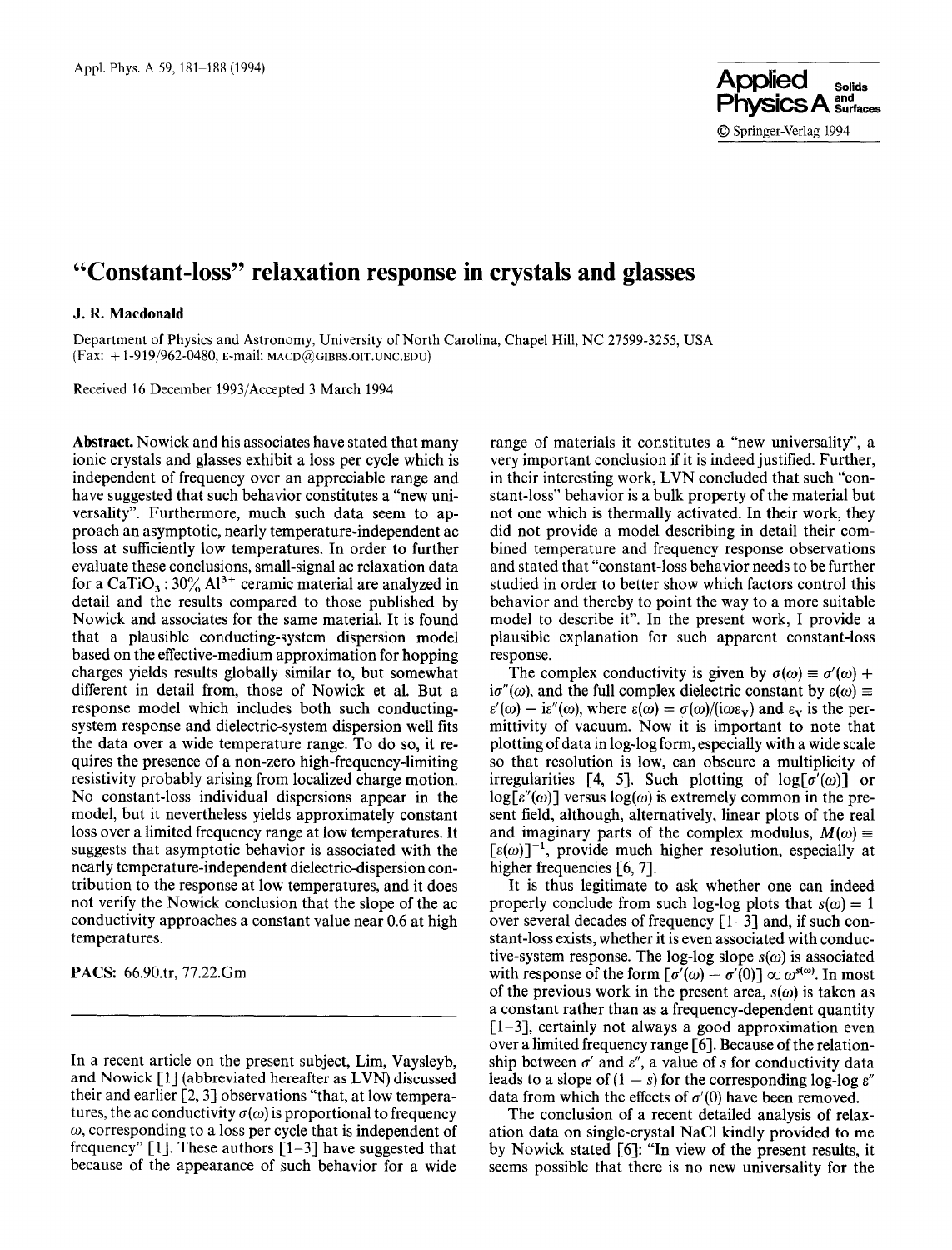other conducting crystals, glasses, and disordered solids measured by Nowick, his associates, and other workers; that appropriate and detailed analysis of more accurate data would show that the slope values involved in such conductive-system dispersion are nearly always less than unity; and that  $s(\omega)$  never equals unity over an appreciable frequency range unless it is associated with pure dielectric dispersion or possibly with a combination of that and conductive-system dispersion." In contrast, Lee et al. [2] found that  $s = 1$  over a wide temperature range for NaCl. But Nowick has recently stated [8]: "We conclude that the behavior of the highly disordered materials is totally different from that of NaCI". Clearly, differences of opinion exist for this area, ones which I address herein. Although Funke [9] has written "the difficulty is removed by the observation that a genuine  $s = 1$  power law of the conductivity does not exist", the present analysis suggests that the matter is probably somewhat more complicated.

A particularly interesting feature of the LVN data and of considerable earlier relaxation data for highly disordered solids is the appearance of an apparent minimum or floor in the  $\varepsilon''(\omega)$  response as the temperature decreases to low values (or, equivalently, the approach of  $\sigma'(\omega)$  curves toward a minimum asymptotic curve, often one with  $s(\omega)$ apparently close to or equal to unity). Below a particular temperature, further temperature reductions reduce  $\varepsilon''(\omega)$ only marginally, although the actual apparent limiting value seems to depend on the particular material measured [1]. But Huang and Johari [10] dispute, on the basis of measurements on a  $SiO<sub>2</sub>$  glass down to 163 K, that a limiting frequency- and temperature-independent value of  $\varepsilon$ " is indeed approached at low temperatures. Although LVN cite the work of Burns et al. [11] as showing that it is even possible to obtain  $s = 1$  behavior in glasses at extremely high frequencies and room temperature, these authors and Cole and Tombari [12], who discuss the Burns work, make no such claim but instead only mention that there are indications of an approach to  $s = 1$  at high frequencies (see the discussion below of this possibility).

Further, it should be noted that Conductive-System Dispersion (CSD), that is usually associated with nonlocalized hopping charge carriers which can percolate through the entire material, undergoes a transition to localized two-level tunneling behavior at sufficiently low temperatures [13]. Finally, it is not always recognized that CSD leads to increments in both the real and imaginary parts of the full complex dielectric constant  $[6, 7]$ . Thus, in situations where both CSD and Dielectric-System Dispersion (DSD) are simultaneously present in the same frequency range [14, 15], it must be expected that  $\varepsilon''(\omega)$ involves contributions from both sources, as does  $\sigma'(\omega)$ . In the present work, I investigate this possibility for essentially the same data as that discussed by LVN.

## **1 Data**

In their work [1], since LVN present more relaxation data for CaTiO<sub>3</sub> doped with  $30\%$  Al<sup>3+</sup> than for other materials, it seems appropriate to consider these results here. In 1992 Nowick was kind enough to send me data on this material, which are used herein for fitting. These data involve a



Fig. 1. Complex-dielectric-constant relaxation response of  $CaTiO<sub>3</sub>$  doped with  $30\%$  A<sup> $13+$ </sup> at  $T = 51.2$  K *(points and dashed line)*. The two *solid lines* are CNLS fit results using the Conductive-Dielectric system (C-D) model discussed in the text. Here,  $f_0 = 1$  Hz

different cell constant than that published in [1], and most of the temperatures of measurement are somewhat different, but the general behavior seems closely consistent, and where the temperature is the same (e.g.,  $531$  K), detailed agreement with the data of [1] is found. We shall particularly concentrate on the available data sets for the lowest temperatures ( $T = 51.2$  K to 212.7 K) because LVN have identified the range of 64 K to 224 K as that of constant loss for this material.

But there are some problems with both the data considered here and those of [1], all measured with the same techniques. First, the data have low resolution, with only four points per frequency decade, although a minimum of 10 is desirable. Second, the data are irregular, apparently containing appreciable errors. Finally, the relatively narrow range of frequencies covered,  $f = 1$  Hz to 10<sup>5</sup> Hz, limits full appreciation of the behavior of the material. Some of these problems are illustrated in Fig. 1, plotted with a linear rather than logarithmic scale. Complex Nonlinear Least Squares (CNLS) fits of the data to a model discussed subsequently are shown as solid lines and were carried out using the readily available LEVM V.6.1 CNLS fitting program [16, 17]. This procedure, which involves fitting real and imaginary data components simultaneously, has been employed for all of the fits of the present work. It ensures that all fit results obey the Kronig-Kramers transform relations  $[6, 18]$ . Proportional weighting or function power-law weighting [16, 17] was used for all fits here.

In Fig. 1, the poor resolution of the  $\varepsilon$  data, particularly that of  $\varepsilon'$ , is particularly evident. The solid-line fit result for  $\varepsilon'$  deviates somewhat from the corresponding data points, but note the extremely small range of variation shown here. Such deviation does not appear for data at 393 K and above. Although Fig. 1 does show a limited  $\varepsilon''$  region of nearly zero slope, the total variation for the frequency range shown is over  $50\%$ , certainly hard to reconcile with  $s = 1$  behavior over an appreciable range.

## **2 Conductive-system response**

Since CaTiO<sub>3</sub>:  $Al^{3+}$  is an oxygen-ion conductor, it is reasonable to ask whether its frequency/temperature re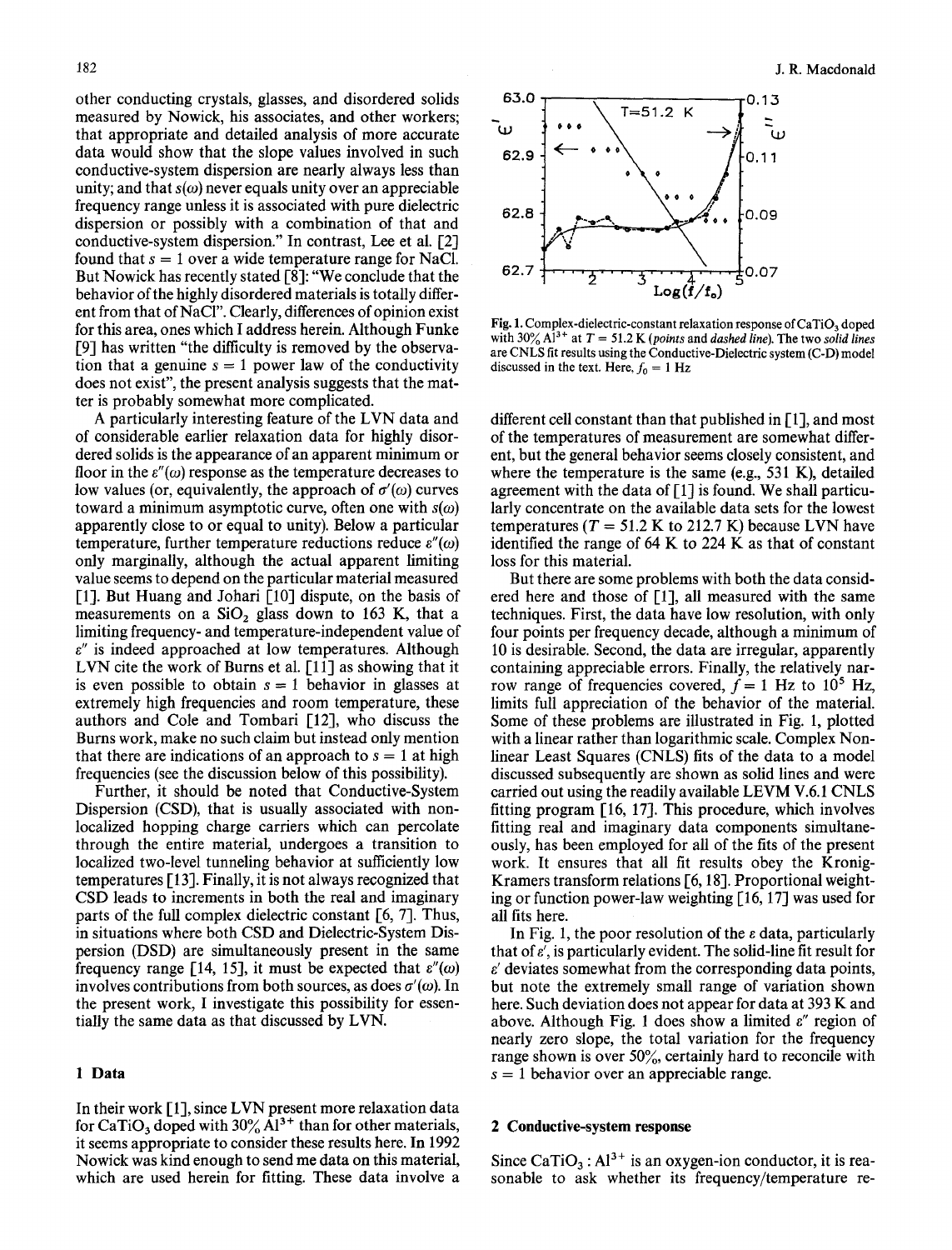sponse can be entirely described by a CSD response model, one involving a frequency-independent dielectric constant associated with non-dispersive behavior of the lattice dipoles of the material,  $\Delta \varepsilon_{\rm D}$ ', over the range of frequencies measured. Although they do not discuss the matter fully, this also appears to be the assumption made by LVN. In the following, the letter "D" will be used to denote quantities associated with DSD response, "C" to denote those associated with a conducting system, and, where necessary, "C-D" to designate combined response.

Two recent extensive reviews [19, 20] deal with detailed CSD models, as does a review of the Funke jump-relaxation model [9], one which involves correlated hopping. Of particular interest is the effective medium approach [4, 20], since Dyre [21] has suggested that it leads to a universal response function in the limit of low temperatures. But the result, an equation originally derived by Bryksin [22], appears only in normalized form in this limit and so is not useful in its original form for direct comparison with unnormalized data.

Because of this limitation, I have recently extended the approach to non-zero temperatures  $[7]$ , building on earlier work of Dyre [4, 21]. An approximate equation derived from this approach, which will be designated here as the BDM equation, is discussed in the Appendix. It depends on temperature only through the normalized activation energy quantity  $x_c$  and has been incorporated in the LEVM fitting program, V.6.1, so that it may be readily used for data fitting. A crucial strength of the BDM equation is that it well predicts [7] the excess high-frequencytail absorption generally seen at the complex modulus,  $M''$ level and characterized by Moynihan et al. [23] as "endemic in the solid state". It also yields Davidson-Cole-like dispersion when the dc conductivity is subtracted out and the results are transformed to the complex dielectric constant level and plotted in the complex plane, but again very-slow-decay excess loss appears at the highest frequencies [7].

Interestingly, the BDM leads to complex-plane impedance curves that are remarkably close to those of Funke [9]. But a particular virtue of the BDM is that it requires many fewer parameters for its full expression for any appropriate frequency and temperature than does the much more complex Funke relaxation expression. The BDM requires only two parameter values, while even the many empirical relaxation response functions used in the past (Cole-Cole, Davidson-Cole, Kohlrausch-Williams-Watts, etc.) each require a minimum of four for thermally activated response. For these reasons, and because it may, in fact, possibly be of nearly universal applicability for hopping situations, the BDM is exclusively used herein to fit the conducting-system part of the measured response.

We begin by considering CSD response alone (no dielectric dispersion). LVN have presented a graph of  $log(\sigma')$ versus  $log(f)$  data containing curves for 15 different temperatures. In Fig. 2, a similar set of conductive-system  $\sigma' \equiv \sigma'_{\rm C}$  curves are presented which were calculated using the BDM equation. The temperature value for each curve is listed in the figure caption and is identified by the same letter used by LVN in their work. Therefore, the present curves may be directly compared with those of the same temperature in Fig. 1 of  $\lceil 1 \rceil$ . There is a slight ambiguity,



Fig. 2. Variation of theoretical conductive-system conductivity,  $\sigma'(\omega)$ , with frequency for temperatures *(a)* 625 K, *(b)* 574 K, *(c)* 531 K, (e) 454 K, *(9)* 393 K, *(k)* 244K, *(1)* 211 K, *(m)* 174 K, and (o) 55K. The curves were calculated with the BDM equation using only the dc resistivity,  $\rho'(0) \equiv \sigma'(0)^{-1}$ , and the activation energy estimated from the LVN data for  $\text{CaTiO}_3$ :  $30\%$  Al<sup>3+</sup> [1]. The temperatures correspond to those with the same letters in the LVN work. The *dashed curve,* for 531 K, is that for  $\sigma'(\omega) - \sigma'(0)$ , and the normalizing quantity  $\sigma_o = 1$  ( $\Omega$ cm)<sup>-1</sup>. The vertical *dashed lines* define the LVN data window

however, because LVN actually identify temperatures for only 14 of their 15 curves. The missing temperature is actually 144 K [8].

The frequency window of the LVN data is shown by the vertical dotted lines in Fig. 2, but the frequency range is much extended here in order to show more details of the conductive response. The dashed line, for  $T = 531$  K (curve c), is that for  $\sigma(\omega) - \sigma(0)$  and shows the proper limiting low-frequency slope of 2. The BDM curves were calculated for given frequency and temperature values with only two inputs: the activation energy of  $\sigma'(0)$ ,  $E_c$ , and its infinite-temperature limiting value,  $\sigma_{\text{ac}}$ , expressed in terms of the limiting-barrier attempt time or hopping time,  $\tau_{\rm{ac}}$  (see (A-1) in the Appendix). Thus, the full temperature and frequency response of the conducting system is completely defined by the two parameters describing the thermally activated expression for the dc conductivity or resistivity; no other fitting parameters were used or needed. For all of the present work, the actual values  $E_c = 1.19 \text{ eV}$ and  $\tau_{\rm ac} = 1.73 \times 10^{-17}$  s were used. They were estimated from least-squares Arrhenius fitting of the temperature dependence of the LVN  $\sigma'(0)$  data as read off their Fig. 1. The normalized effective-medium frequency,  $\Omega_{\rm E} \equiv \omega \tau_{\rm C}$ , defined in the Appendix, becomes exceedingly large at low temperatures because  $\tau_c$  is thermally activated. For example, for the present input values one finds  $\tau_c \simeq 2.2 \times 10^{-7}$ s at  $T = 625$  K and about  $8 \times 10^{93}$  s at  $T = 55$  K.

Comparison of the curves of the present Fig. 2 with the corresponding ones in the LVN work show that the general behavior is extremely similar, with the highertemperature, lower-frequency values agreeing fairly closely with the LVN results (except for a separate drop-off at low frequencies and high temperatures in the LVN data ascribed by them to electrode blocking effects). But especially note that the CSD results show much less of an approach to an asymptotic limiting curve for  $\sigma'$  at the lowest temperatures than does the LVN data. Further, the BDM equation leads to frequency-dependent high-frequency slopes  $[7, 21, 22]$ , unlike the empirical relations mentioned above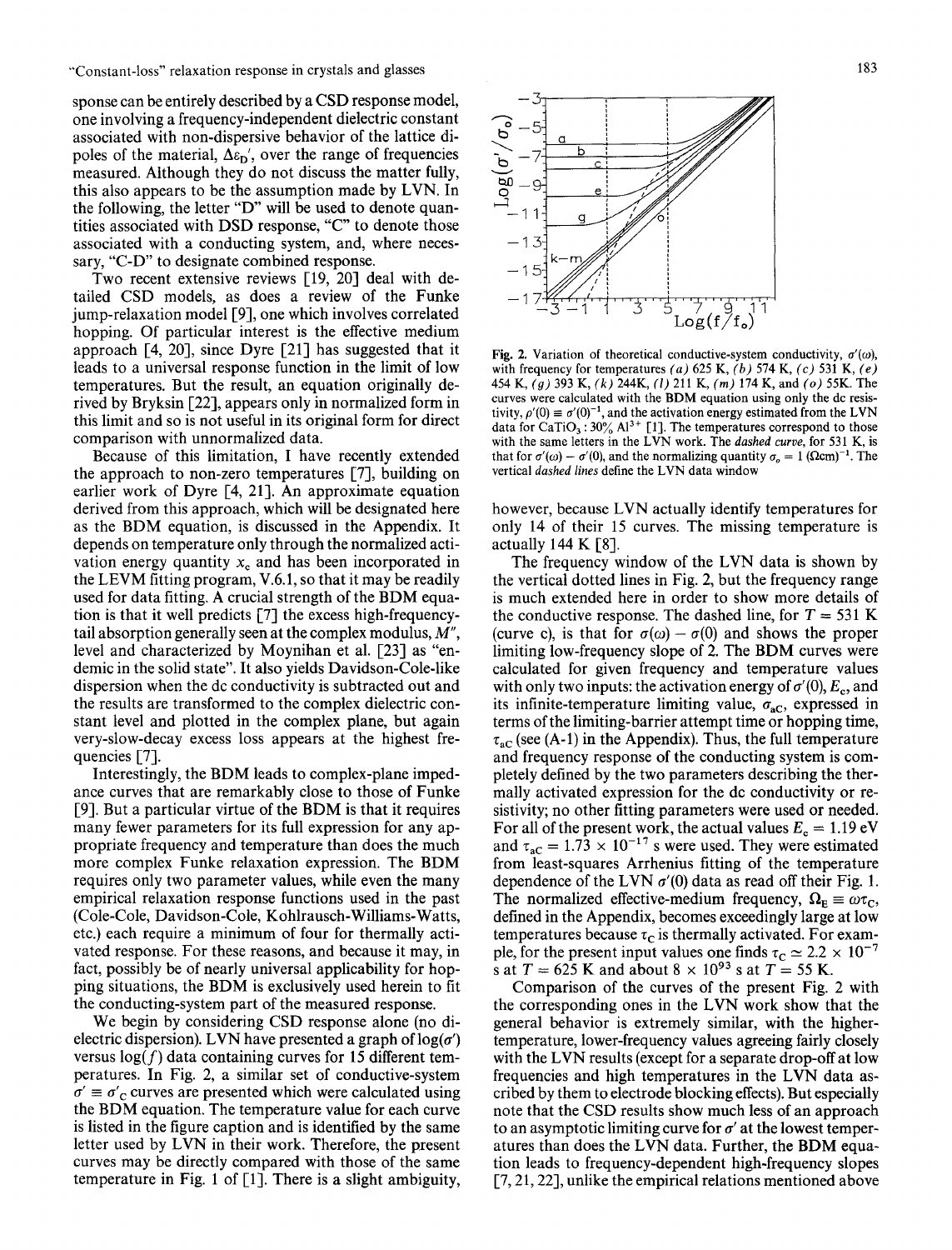

**Fig. 3.** Log-log theoretical  $\varepsilon''(\omega) \equiv \Delta \varepsilon_c''$  conductive-system response curves calculated directly from the BDM curves of Fig. 2 with the same identification letters. The *circles* are predictions obtained by accurate solution of the basic effective-medium equation (see Appendix). The *dashed*  $\Delta_{\rm G} \varepsilon_{\rm C}^{\prime\prime}$  *lines* were calculated from  $\sigma'(\omega) - \sigma'(0)$  rather than  $\sigma'(\omega)$ , and so they represent the dielectric-loss response of a conductive system with the dc conductivity removed

where the limiting slopes are frequency independent. For very large  $\Omega_E$  values, the log-log  $\sigma'$  slope,  $s \equiv s'$ , approaches  $1 - [\ln(\Omega_{\rm E})]^{-1}$ . The actual slope predicted by the BDM equation at  $T = 50$  K is about 0.992 over the LVN frequency window, a value which would be very hard to distinguish from unity.

By plotting the  $\varepsilon''$  results corresponding to those for  $\sigma'$ in Fig. 2, one reduces the range of variation of the data appreciably, obtains greater resolution, and allows the possibility of constant-loss behavior to be more directly evaluated. Figure 3 shows such results. Here  $\varepsilon'' \equiv \varepsilon_c'' \equiv$  $\Delta \varepsilon_c$ ". The solid points included on curve c were obtained directly from an accurate solution for the roots of the effective-medium implicit equation for  $x_c = 26.006$ , the value of this normalized quantity at  $T = 531$  K for  $E_c =$ 1.19 eV. Their close agreement with the approximate BDM predictions for this temperature verifies the accuracy of the latter equation, one which becomes more and more accurate as the temperature decreases.

The agreement within the LVN window of the present  $\varepsilon$ " results with the corresponding LVN curves is similar to that for Fig. 2, but now we can see that even at the higher temperatures, where agreement is close at 10 Hz, the  $\varepsilon_c$ " values lie appreciably below the data values at  $10<sup>5</sup>$  Hz. Further, although the conductive-system BDM equation indeed leads to very nearly constant loss at low temperatures (e.g., curve o for 55 K), no real floor is predicted. In fact, it can be shown that in the limit of large  $\Omega$ ,  $\varepsilon_c'' \rightarrow$  $(\pi/2)/\ln^2(\Omega_E)$ . For sufficiently low temperatures, this expression leads to  $\varepsilon_c'' \propto T^2$ .

Also shown in Fig. 3 are five curves of  $\Delta_{\text{G}}\epsilon_{\text{C}}^{\prime\prime}$  =  $[\sigma'(\omega) - \sigma'(0)]/i\omega \varepsilon_{V}$ . For curves k-o, such subtraction led to negligible effects since the peaks at these low temperatures occur for frequencies much less than  $10^{-3}$  Hz. The peak frequencies here are thermally activated with  $\omega_p \tau_p =$ 1 and  $\tau_p$  proportional to  $\tau_c$ . Further, the peak heights are closely proportional to  $\Delta \varepsilon_c'(0)$  and thus decrease somewhat faster than proportional to  $T^{-1}$  in this range, as illustrated in Fig. 4. In this figure, which shows some  $x_c$ values along the top, the temperature dependences for



Fig. 4. Temperature dependences of the real- and imaginary-part conductive-system dielectric increments for fixed frequencies of 0,  $10^{-5}$ , and  $10^3$ Hz. The top  $x_c$  scale corresponds to the temperature scale at the bottom for the present choice of  $E_c = 1.19$  eV

 $\Delta_{\mathbf{G}} \varepsilon_{\mathbf{C}}$ " and  $\Delta \varepsilon_{\mathbf{C}}$ ' are shown for several fixed frequencies. The results for  $\Delta \varepsilon_c'(0)$  depend only on  $x_c$ , but the others also depend on  $\tau_{\text{aC}}$ . For high temperatures such as 531 K,  $\Delta_{\mathbf{G}} \varepsilon_{\mathbf{C}}''$ (1000) is proportional to  $\tau_{\mathbf{a} \mathbf{C}}$  over a wide range, but, at much lower temperatures, dependence is greatly reduced. For example, at 200 K when  $\tau_{\text{aC}}$  is reduced (increased) by a factor of ten from its present value,  $\Delta_{\rm G} \varepsilon_{\rm C}^{\prime\prime}$ (1000) increases (decreases) by only 13% (12%), showing  $1/\ln^2(\tau_{\rm ac})$  dependence, in close agreement with the limiting logarithmic behavior cited above.

If one accepts that the BDM equation is universal for conductive-system response, or even approximately so, comparison of the present results with the data of LVN shows that much of the theoretical response lies somewhat below the corresponding data curves. Thus it seems most likely that conductive-system response alone cannot explain the data, and that therefore one needs to invoke simultaneous dielectric-system dispersion as well. This possibility is investigated below.

# 3 **Combined dispersive response**

When both conductive- and dielectric-system effects are present in the same frequency range, one can write the following expression for the combined response  $[6, 15]$ ,

$$
\sigma(\omega) \equiv \sigma_{\rm C}(\omega) + \sigma_{\rm D}(\omega) = [\rho_{\rm C}'(\infty) + \Delta \rho_{\rm C}' I_{\rm C}(\omega)]^{-1}
$$
  
+ 
$$
\mathrm{i}\omega \varepsilon_{\rm V} [\varepsilon_{\rm D}(\infty) + \Delta \varepsilon_{\rm D}' I_{\rm D}(\omega)], \qquad (1)
$$

where  $\Delta \rho_C' \equiv \rho_C'(0) - \rho_C'(\infty)$  and  $\Delta \varepsilon_D' \equiv \varepsilon_D'(0) - \varepsilon_D'(\infty)$ . The  $I(\omega)$  functions describe the dispersions and satisfy  $I(0) = 1$  and  $I(\infty) = 0$ . For  $I_c$ , I shall continue to use the BDM equation and, for reasons which will soon be apparent, I shall use the Exponential Distribution of Activation Energies [EDAE] equation for  $I<sub>D</sub>$ . Both functions are discussed in the Appendix and are available as fitting models in LEVM.

The solid lines in Fig. 1 for the  $T = 51.2$  K data were obtained by CNLS fitting to such a C-D model, one that required a non-zero value of  $\rho_c'(\infty)$  to obtain an adequate fit at the high-frequency end of the data set. It is of particu-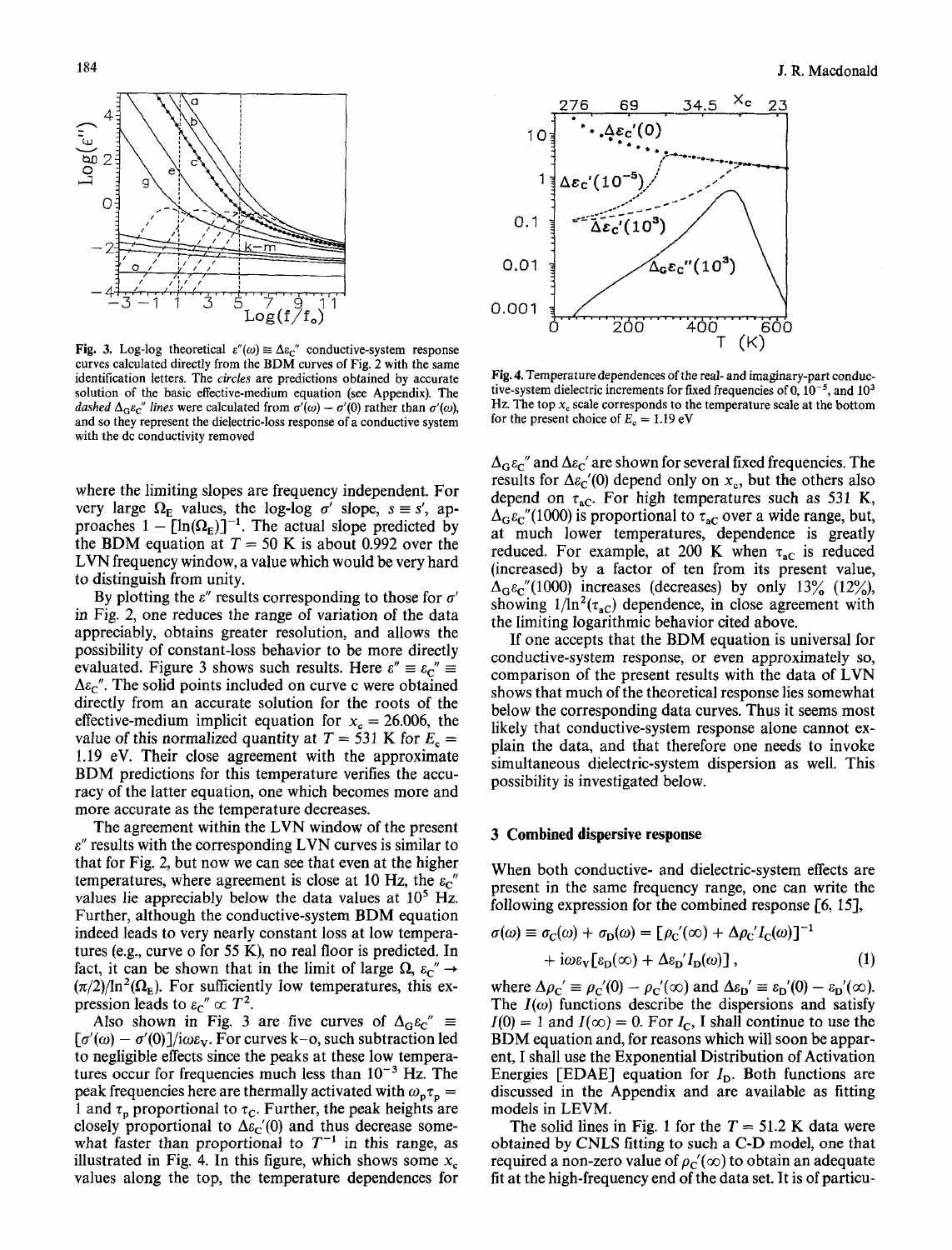

Fig. 5a, b. Dissection showing the various contributions to the C-D model  $\varepsilon$ " fit results for relatively low- and relatively high-temperature data *(circular points). Solid lines* show the C-D fits; D and C identify the separate dielectric and conductive contributions; the CMI line is that for the conductive-system with the effects of the high-frequency-limiting resistivity,  $\rho_c'(\infty)$ , removed; and the CMG curve of a is the same as the C line but with the effect of  $\sigma'(0)$  removed. For 212.7 K, the difference between C and CMG curves is negligible. The fit results have been extrapolated a decade on either side of the data window

lar interest to see how the various terms in (1) individually contribute to the overall fit of  $\varepsilon''(\omega)$ . Such dissection of the response is illustrated in Fig. 5 for relatively low and relatively high temperatures; here the fitting results have been extrapolated one decade on either side of the LVN data window. The various curves are identified in the figure caption. Fig. 5a, which has had to be plotted on a logarithmic scale to illustrate pertinent details, shows that  $\Delta \varepsilon_{\rm C}$ " (curve C) dominates at the lower frequencies where the effects of  $\sigma'(0)$  are still important, while  $\Delta \epsilon_{\rm D}$ " does so at the higher ones. The parameter  $\phi_{\rm D}$  of the EDAE model was estimated to be about 0.60 here, yielding  $-0.60$  for the estimated log-log slope of  $\Delta \epsilon_{\rm D}$ " (curve D) [15, 24]. It is clear that, since the C and CMI curves are nearly identical up to 10<sup>5</sup> Hz,  $\rho_c'(\infty)$  only begins to be important at higher frequencies for this temperature, and it was, in fact, only estimated from the data with large relative uncertainty.

The situation is appreciably different for the results shown in Fig. 5b, plotted on a linear scale. Here subtraction of  $\sigma'(0)$  makes no difference, and we see that although  $\Delta \varepsilon_c$ " still plays a small role, the response is dominated by  $\Delta \varepsilon_{D}$ " except at the high frequency end where the  $\rho_{C}'(\infty)$ contribution to  $\Delta \varepsilon_c$ " becomes dominant. As expected, it is much better determined here and is found to be of the order of  $7 \times 10^7$  Ωcm. By contrast, at this temperature  $\Delta \rho_c' \simeq 6.1 \times 10^{24}$  Ωcm. Because  $\tau_c \simeq 2.8 \times 10^{12}$  s, however, the term  $\Delta \rho_c/I_c(\omega)$ ] in (1) is very much smaller than



Fig. 6. Results of CNLS fitting of the C-D model to six low-temperature  $\varepsilon''(\omega)$  data sets. The fit results have been extrapolated a decade on either side of the data window

 $\Delta \rho_C'$ . Here the slope estimate,  $-\phi_D$ , is about  $-0.03$ , small but certainly not zero, and the  $\tau_{\rm D}$  estimate is about 400 s.

As the results of Fig. 5b show, the peaked response occurring between  $f = 10<sup>5</sup>$  Hz and 10<sup>6</sup> Hz is an intrinsic feature of the BDM conductive-system response. It has been found that if  $\omega_{\mathbf{p}}$  is the angular frequency of the peak, then  $\Delta \varepsilon_{C}''(\omega_{P}) \simeq \Delta \varepsilon_{C}'(\omega_{P})$  and  $2\omega_{P}\varepsilon_{V}\Delta \varepsilon_{C}'(\omega_{P})\rho_{C}'(\infty) \simeq 1$ , indicating that for sufficiently small  $\rho_c'(\infty)$ , no such peaked response will occur within the measurement range.

Figure 6 shows fitting results for the six lowertemperature data sets, plotted on an expanded log scale. We see that the data and fit results are very nearly the same for the two lowest temperatures, probably defining the limiting  $\varepsilon''$  floor. The fit estimates of  $\rho_c'(\infty)$  were constant at about  $10^8$   $\Omega$ cm within their estimated standard deviations for the three lowest temperatures and appear to decrease slowly for the higher temperatures. The data are inadequate to determine whether  $\rho_c'(\infty)$  and/or  $\tau_D$  are thermally activated or not. In the present temperature range,  $\Delta \epsilon_{\rm D}$ ' increases approximately linearly with temperature for  $T \ge 63.5$  K. For dielectric dispersion, the EDAE model predicts that  $\phi_{\rm D}$  may be directly proportional to temperature  $[15, 24]$ . Because of the limitations of the data already mentioned, only a general trend, roughly consistent with such behavior, is observed.

The limited accuracy and range of the data leads to very high correlations in the fit results between the fitting parameters  $\Delta \varepsilon_{D}$ ',  $\tau_{D}$ , and  $\phi_{D}$ , particularly at the higher temperatures of Fig. 6. The resulting very shallow minimum in  $\tau_D$  makes its estimate uncertain. The problem is illustrated by the three  $T = 133.9$  K curves of the figure. The solid one is that obtained with all five dielectric dispersion parameters free, leading to the rather poorly defined estimate  $\tau_{\rm D} \simeq 0.168$  s. The two curves lying above it were obtained with  $\tau_{\rm D}$  fixed at 1.68 s and 16.8 s, respectively. Although these changes affect the low-frequency end of the curve appreciably, the relative standard deviations of the fits for the three cases  $[16, 17]$  were 0.0146, 0.0158; and 0.0161, for increasing  $\tau_D$  values, showing almost insignificant increases. Further, it is obvious from the figure that a relatively small increase in the value of the lowestfrequency data point would have led to an appreciably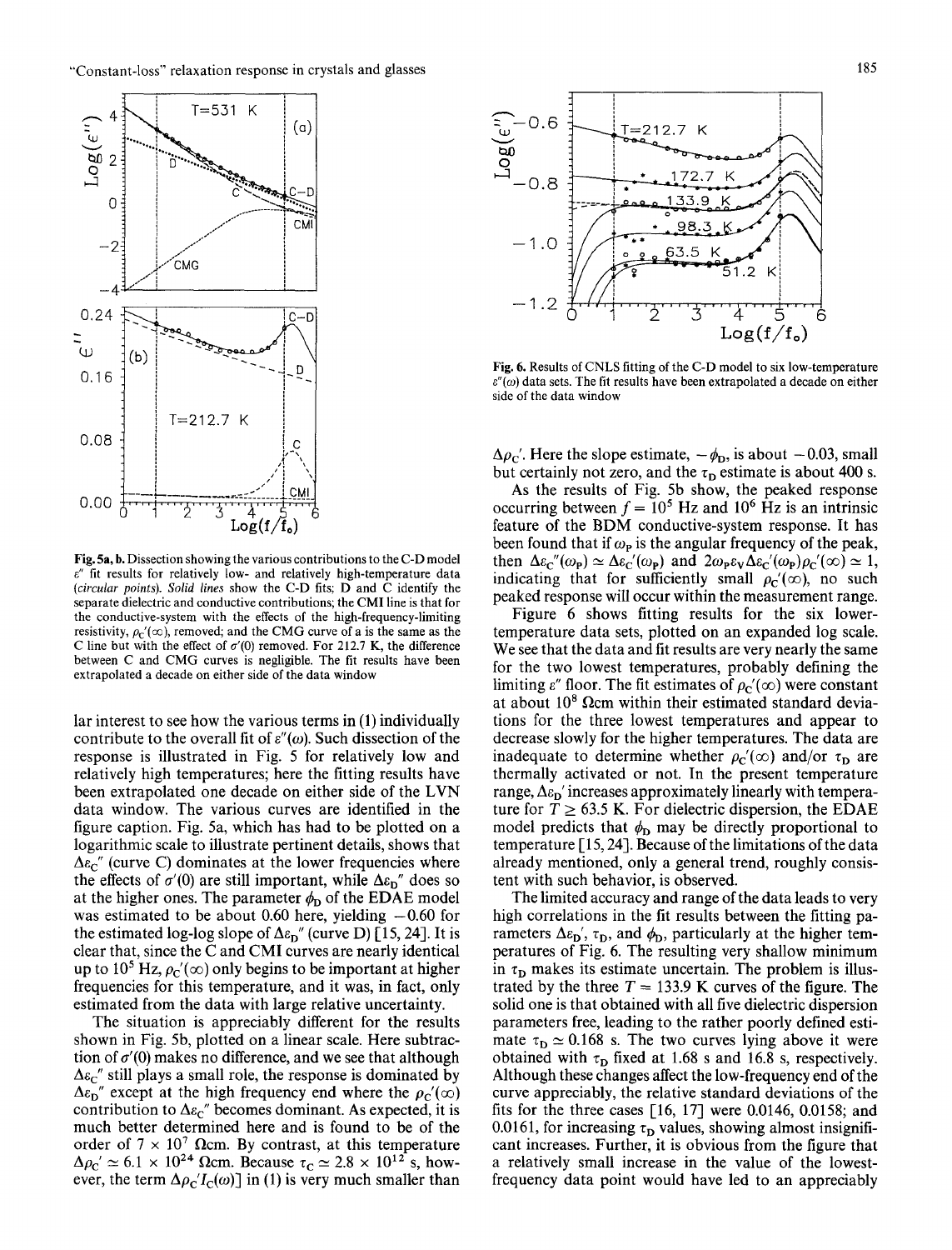

Fig. 7. Temperature dependences of the log-log slopes,  $s(f)$ , for C-D fits and BDM-equation conductive-system predictions for frequencies of 103,  $10<sup>5</sup>$ , and  $10<sup>10</sup>$  Hz. The slopes were calculated with the dc conductivity,  $\sigma'(0)$ , subtracted from  $\sigma'(\omega)$  except for the *solid-line* curves and except for the two  $T = 531$  K *triangular* and *circular points* with values less than 0.5. The horizontal *dashed line* is drawn at  $s = 1$ 

larger estimate of  $\tau_{\rm D}$  than 0.168 s. In spite of these parameter-estimation difficulties, Fig. 6 shows that the present approach allows the data to be fit very well, a result not possible over the temperature range of the LVN data with either CSD or DSD alone.

Figure 7 shows slope values at various fixed frequencies for some of the different fitting possibilities. All slope results shown are with the effect of  $\sigma'(0)$  removed, except those for the solid line and the two  $T = 531$  K triangular and circular points with values less than 0.5. The C-D results were obtained by quintic-spline fitting of the fit curves, not the data themselves  $\lceil 6, 25 \rceil$ , and the others from such fitting of BDM results. We see that at  $10<sup>3</sup>$  Hz, the low-temperature C-D slopes are very close to unity but slightly below it, while at  $10<sup>5</sup>$  Hz they are near 1.1 because of the influence of  $\rho_c'(\infty)$ . All three of the CSD s<sub>c</sub> curves were calculated with  $\rho_c'(\infty) = 0$ .

The  $s_{CMG}(10^5)$  curve defined by the asterisk points shows the slope of  $\sigma'(\omega) - \sigma'(0)$  rather than that for  $\sigma'(\omega)$ , as in the solid-line curve. Comparison of the two  $f = 10<sup>5</sup>$ CSD curves shows the large effect of accurate subtraction at high temperatures. The high-temperature rise of the  $S_{CMC}$  curve is caused by the progressive approach towards the limiting slope value of 2 shown, for example, in the dashed curve of Fig. 2. The upper triangular point at 531 K shows that the slope at  $10<sup>5</sup>$  Hz is nearly the same for the combined C-D response as it is for the CSD response alone. The corresponding C-D slope at  $f = 10^3$  Hz, 1.9, is off the top of the graph. The unsubtracted C-D slope at the same frequency, the bottom circular point, is about 0.22, very different indeed.

LVN presented a slope curve for  $CaTiO<sub>3</sub>$ : Al<sup>3+</sup> (their Fig. 3) that is similar in shape to the solid line in Fig. 7 except in two respects: first, some low-temperature values exceed unity, and second, their curve approaches a constant value of about 0.5 at 531 K and above.

To account for their results, LVN proposed a fitting equation of the form

$$
\sigma'(\omega) = \sigma'(0) + A_0 \omega^s + A_1 \omega^{1.0}, \qquad (2)
$$

where  $s \sim 0.6$ ,  $A_0$  is thermally activated,  $A_1$  is not, and the last term accounts for constant-loss behavior [1]. As a test of the appropriateness of this equation, which ignores  $\sigma''(\omega)$  response, for the present material I fit it, using nonlinear least squares, to  $T = 625.7$  K data, data which agree well with the 625 K curves presented by LVN. A fairly good fit was obtained, although the actual  $\sigma'(\omega)$  data values are clearly not well described by two power-law responses in parallel. The fit was slightly better with  $A_1$ non-zero, but the relative standard deviation of  $A_1$  was nearly 10, showing that the data allowed no sensible estimate of this quantity. Further,  $\sigma'(0)$  was not well defined, and the s estimates were about 0.2 (0.16) with  $A_1 = 0$  and 0.22 (0.45) with  $A_1$  non-zero, both values very different from 0.5. Here quantities such as 0.16 and 0.45 are the relative standard deviations of the parameter estimates.

Comparison of the results of this fitting, and that of the present C-D approach, with the Fig. 7 results for  $T = 531$ K, certainly indicates no approach to the temperatureindependent value of s near 0.5 to 0.6 found by Nowick and his associates  $[1-3]$ . But examination of the  $s_{CMB}$ curve of Fig. 7 suggests that their approximately constant slope estimates over an appreciable high temperature range may possibly have arisen from subtraction of inaccurate values of  $\sigma'(0)$  in forming  $\sigma'(\omega) - \sigma'(0)$  at each temperature.

For the present material, no comparisons of results with different cell thickness have been published  $[1]$ . Such results would be useful in allowing one to distinguish between thickness-independent electrode effects and thickness-dependent bulk response and might possibly allow one to ascribe the  $s \approx 0.2$  value mentioned above to a series electrode-response contribution.

The present results suggest that a C-D model, such as that used herein, is appropriate for describing and understanding data of the present kind. It explains a possible low-temperature asymptotic limiting response for  $\sigma'$  and  $\varepsilon$ ", such as those apparent in the present data, as arising from dominant nearly-temperature-independent dielectric dispersion at low temperatures, requires a non-zero value of  $\rho_c'(\infty)$  for good fitting of the data, and does not justify the  $s = 1$  "new universality" proposed by Nowick and his associates  $[1, 2]$ . Just as no new universality was found to be justified from the NaCl analysis  $[6]$  and a non-zero value of  $\rho_c'(\infty)$  was required there as well, it seems plausible that a C-D approach such as that employed here can adequately explain most of the dispersive response found for disordered crystals and glasses without the assumption of a true constant-loss frequency response region of significant extent.

## **Appendix**

In this appendix the BDM conductive-system response equation and the dielectric-system EDAE equation are briefly discussed. Consider a thermally activated situation where a relaxation time,  $\tau$ , is given by

$$
\tau = \tau_{ai} \exp(E/k_B T) , \qquad (A1)
$$

where  $j = C$  or D. Here  $\tau_{ai}^{-1}$  is a barrier attempt frequency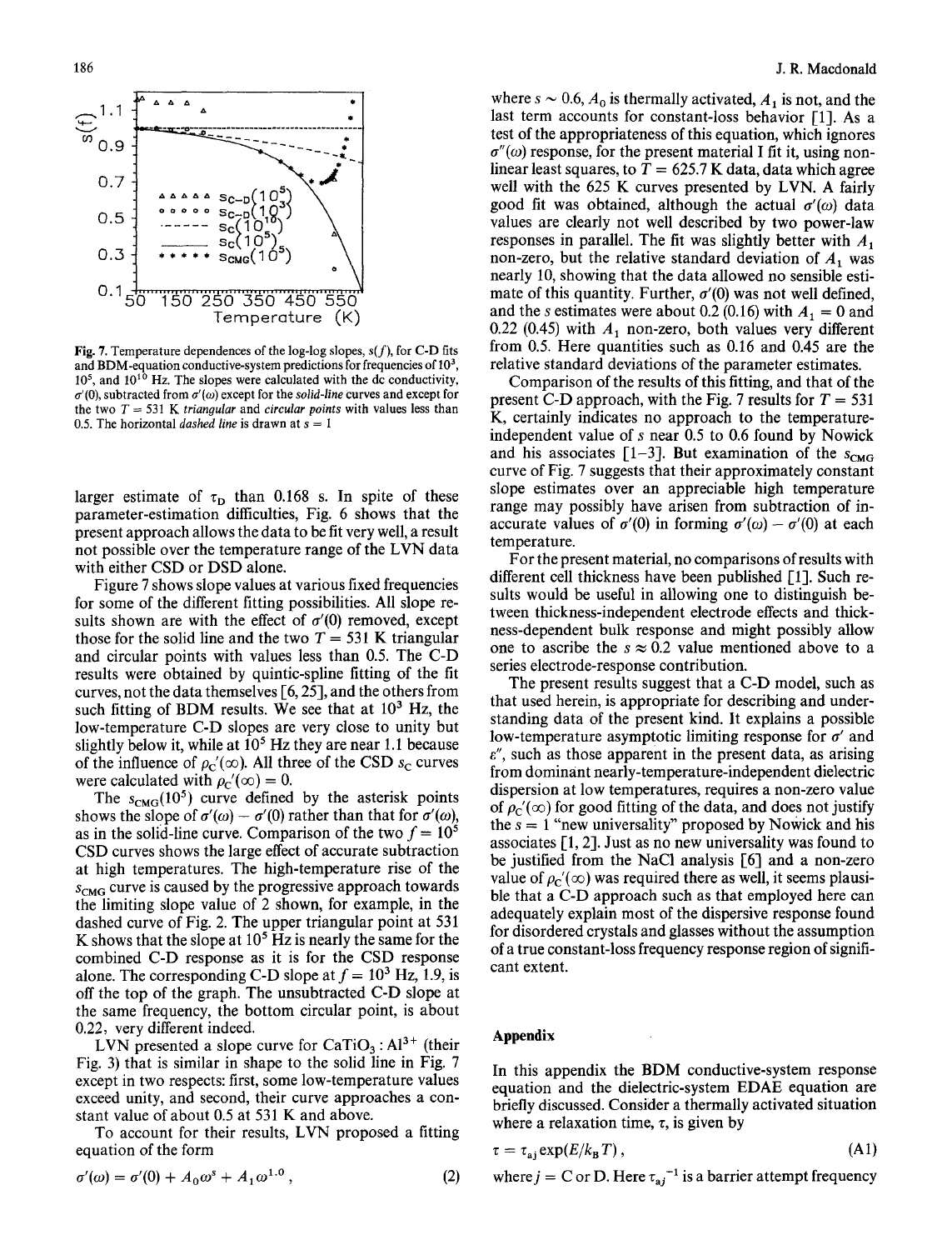(usually  $10^{12}$  Hz or greater), and the activation energy E satisfies  $0 \le E \le E_{\rm H}$ .

### *A1* BDM *equation*

The derivation of this equation for a hopping situation has been discussed earlier [7]. One starts by averaging an effective-medium equation for the conductivity over a random free-energy barrier probability distribution which is zero outside the E range defined above (a box distribution) [4]. The resulting equation for the conductivity, termed the GBEM equation in [7], involves  $E_c = E_H/3$  and  $\tau_{aC}$ and leads to a saturation value of  $\sigma_C'$  at very high frequencies and to a corresponding decrease in  $\sigma_{\rm c}$ " [7]. All the temperature dependence of the equation arises from that of the normalized maximum effective-activation energy,  $x_c \equiv E_c/k_B T$ . The crossover frequency,  $f_{\rm co}$ , that where  $\sigma_{\rm C}^{\prime} = \sigma_{\rm C}^{\prime\prime}$ , occurs at  $f_{\rm co} \simeq 0.22 \ (x_{\rm c} \tau_{\rm ac})^{-1}$ . For the present data,  $f_{\rm co}$  is greater than 5  $\times$  10<sup>14</sup> Hz, and thus this part of the response may be neglected here.

There may be a contribution to  $\rho_c'(\infty)$  both from percolating charges [7], say  $\rho_{CP}'(\infty)$  and from local-neighborhood charge motions which do not involve percolation throughout the entire material [6],  $\rho_{CNP}(\infty)$ . Since it turns out that  $\rho_{CP}'(\infty)$  is virtually always negligible compared to  $\rho_c'(\omega)$ , it can be neglected, and we shall take  $\rho_c'(\infty)$  =  $\rho_{\rm CNP}'(\infty)$ . Now define the strength of the percolation contribution to the dispersion as  $\Delta \rho_c'$ . Then  $\rho_c(\omega) = \rho_c'(\infty)$  +  $\Delta \rho_C' I_C(\omega)$ . The  $T \to 0$  limit of the GBEM equation is the solution of the following implicit complex equation (the Bryksin equation [22]) for  $I_c$ ,

$$
\ln I_{\rm C} = -i\Omega_{\rm E}I_{\rm C},\tag{A2}
$$

where  $\Omega_{\rm E} \equiv \omega \tau_{\rm C}$  is a normalized frequency variable. Here,  $\tau_c \equiv \Delta \rho_c' \epsilon_v \epsilon_c'(0)$ . Temperature-dependent expressions for  $\Delta \rho_C'$  and  $\varepsilon_C'(0)$  follow from the GBEM treatment [7]. They are

$$
\Delta \rho_C' = (\tau_{\rm ac}/\varepsilon_{\rm V})R_x \tag{A3}
$$

and

 $\varepsilon_{\rm C}'(0) \simeq 0.0853 T_{\rm x} x_{\rm c}$ . (A4)

Here,

$$
R_x \equiv 2 \exp(x_c) / [1 + \exp(-x_c)] \,, \tag{A5}
$$

and  $T_x$  is a temperature-dependent quantity closely approximated by  $1 - 1.5 x_c^{-1}$  for the  $x_c$  range from  $\infty$  to 20 and approaching  $x_c/4$  as  $x_c \rightarrow 0$ . Instead of using the fit parameters  $E_c$  and  $\tau_{\text{aC}}$ , one can alternatively use  $\Delta \rho_C'$  and  $\tau_c$ , although their high correlation makes this a less appropriate choice. The GBEM-equation prediction,  $\rho_{CP}'(\infty)$ , is  $(\tau_{\rm ac}/\epsilon_{\rm v})$ , many orders of magnitude smaller than the  $\rho_{\rm CNP}'(\infty)$  quantity found from fitting the present data.

Although GBEM values of  $\sigma_N$  are the solution of a much more complicated implicit equation than (A2), it has been found [7] that for  $f \ll f_{\rm co}$ , its unnormalized results are close to those of (A2) when (A4) and (A5) are used. In order to obtain a data-fitting equation which does not require the solution of an implicit equation for every frequency value, accurate  $\sigma_N(\Omega_E)$  results calculated using (A2) have been fit with LEVM to an interpolating expression,

the BDM equation. Its error in fitting both the  $T \rightarrow 0$  limit of the GBEM and its  $T > 0$  predictions is small compared to typical experimental errors provided that  $f \ll f_{\rm co}$ . The BDM, which involves many fixed fitting parameters, and an expression for  $T<sub>x</sub>$  for all temperatures, have been incorporated as a unified distributed circuit element in LEVM V. 6.1. Thus, conductive-system relaxation data can now be readily fit using the BDM equation.

# *A2 The* EDAE *equation*

The normalized *I<sub>D</sub>* dielectric response function which appears in (1) may be expressed as [15, 24]

$$
I_{\mathcal{D}}(\Omega_{\mathcal{H}}) \equiv \phi_{\mathcal{D}}[1 - \exp(-\phi x_{\mathcal{s}})]^{-1} \int_{0}^{x_{\mathcal{H}}} \frac{\exp(-\phi_{\mathcal{D}}x) dx}{1 + i\Omega_{\mathcal{H}} \exp(-x)},
$$
(A6)

where  $x_H \equiv E_H/k_B T$ ;  $\Omega_H \equiv \omega \tau_D$ ; and  $\tau_D \equiv \tau_{aD} \exp(x_H)$ . Here  $\phi_{\rm D}$  is a parameter different from, but related to, the slope of the log-log frequency response. For the flat-topbox probability distribution,  $\phi_{\rm D} = 0$ , and for this and some other values of  $\phi_D$  closed form expressions are available for  $I_D$  [24]. It has been incorporated into LEVM as a distributed circuit element, so the EDAE model can be used to fit data for any value of  $\phi_{\rm D}$ .

As discussed elsewhere,  $\phi_{\rm D}$  may be either temperature independent or dependent  $[15, 24]$ . In the latter case, its simplest temperature dependence is direct proportionality to the absolute temperature. Then  $\phi_{\rm D} = 0$  can only occur at absolute zero, but this limitation does not apply when it is temperature independent. This value of  $\phi_{\rm D}$  leads to  $s = 1$  at the conductivity level. None of the usual empirical relaxation functions, such as that of Havriliak and Negami [26], can yield such a result. Finally, note that for  $\phi_{\rm D}$  appreciably less than unity and  $\Omega_H \gg 1$ , the log-log slopes of  $\varepsilon_{D}^{\prime}-\varepsilon_{D}^{\prime}(\infty)$  and  $\varepsilon_{D}^{\prime\prime}$  are approximately  $-\phi_{D}$ , and the larger is  $\phi_{\rm D}$  the narrower the dispersion response [5, 15]. The quantity  $x_H$  also limits the width of the response, and it is often difficult to determine from data of limited frequency range. For the present work, it has been taken large enough to avoid any such limitation.

### **References**

- 1. B.S. Lira, A.V. Vaysleyb, A. S. Nowick: Appl. Phys. A 56, 8 (1993). The citation to [15] on p. 13 of this work should be to [16]
- 2. W.K. Lee, J.F. Liu, A.S. Nowick: Phys. Rev. Lett. 67, 1559 (1991)
- 3. W.K. Lee, B.S. Lim, J.F. Liu, A.S. Nowick: Solid State Ionics 53-56, 831 (1992)
- 4. J.C. Dyre: J. Appl. Phys. 64, 2456 (1988)
- 5. J.R. Macdonald: J. Appl. Phys. 65, 4845 (1989)
- 6. J.R. Macdonald: J. Appl. Phys. 75, 1059 (1994)
- 7. J.R. Macdonald: Phys. Rev. B. 49, 9428 (1994-1I)
- 8. A.S. Nowick: Private communication
- 9. K. Funke: Prog. Solid State Chem. 22, 111 (1993) and references therein
- 10. P-N. Huang, G.P. Johari: J. Mol. Liquids 56, 225 (1993)
- 11. A. Burns, G.D. Chryssikos, E. Tombari, R.H. Cole, W.M. Risen, Jr.: Phys. Chem. Glasses 30, 264 (1989)